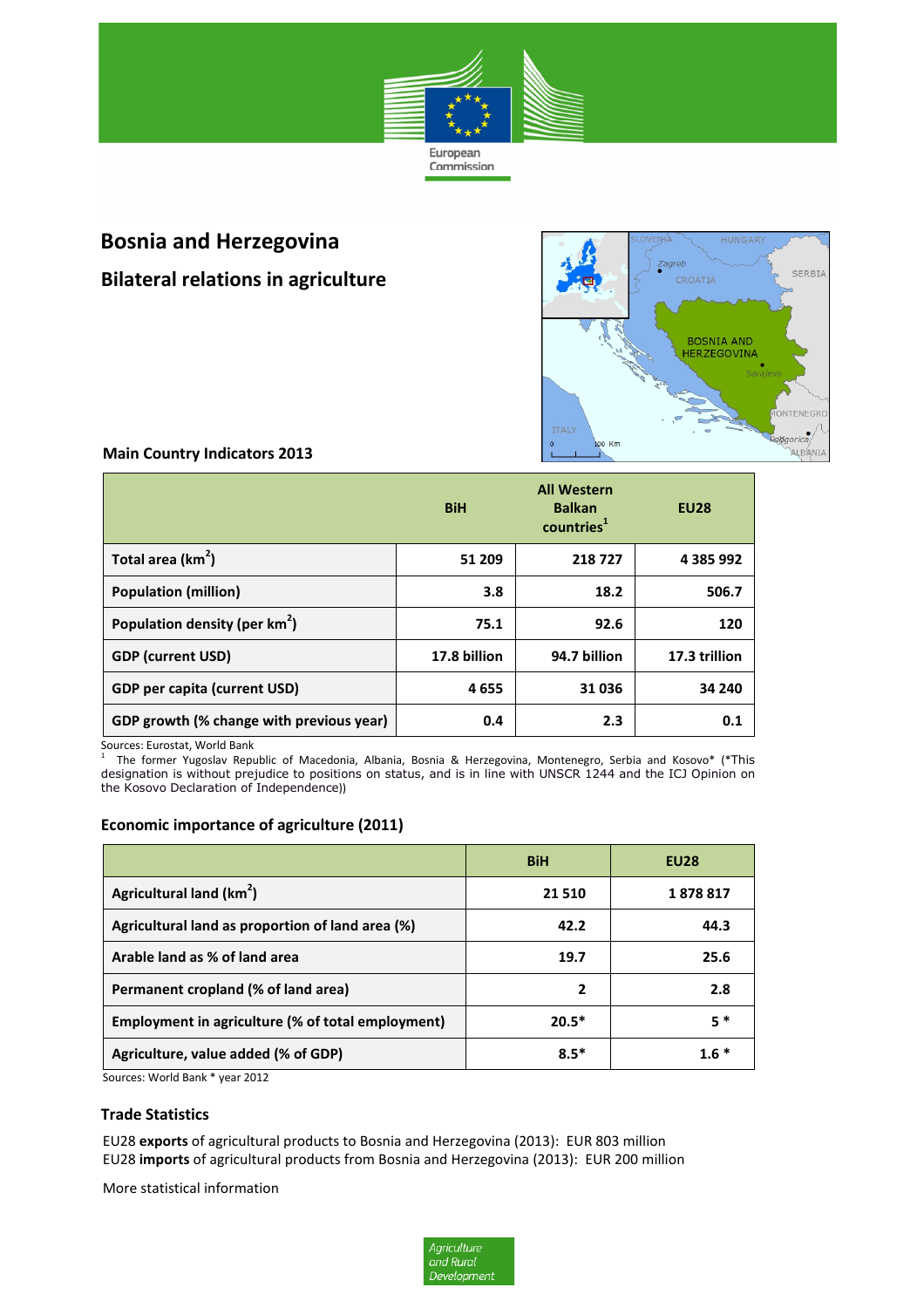

## http://ec.europa.eu/agriculture/trade-analysis/statistics/outside-eu/bosnia-herzegovina\_en.pdf

Latest update June 2015

#### **Agriculture in Bosnia and Herzegovina**

Out of total area of 5 113 million hectares of the country, 47% represents agriculture land. Bosnia and Herzegovina is relatively poor in agriculture resources: large parts of the country are mountainous (66% of the territory is considered mountainous or hilly) and only 20% (approx. 1.0 million ha) is suitable for intensive farming. High availability of grassland and mountainous pastures suggests a potential advantage for production of livestock and dairy products. Orchards and vineyards cover approximately 100 000 hectares. The structure of the agricultural sector is characterised by small sized family farms, which to large extent are produced for home consumption - over 50% of agriculture holdings are estimated to be less than 2 ha; the state firms, generally much larger, are mostly not operating or in difficulties often due to the fact that the process of privatisation has not been completed.

Agricultural production in Bosnia and Herzegovina is dominated by crop production, with livestock production representing less than one third of the total output. Slight increase of this share in recent years is due to the increase in cow milk production. The economically most important sub-sector of the country's agriculture is vegetables. Of considerable importance are also fresh cow milk, maize and potatoes.

#### **EU Trade and Agricultural relations with Bosnia and Herzegovina**

Since 2000, Bosnia and Herzegovina is benefiting from the autonomous trade measures (ATM's) granted unilaterally by the EU allowing for free access to the EU market for almost all agricultural products, except for wine, some fishery products, sugar and baby beef, where tariff quotas apply. Initially granted for a five-year period, these measures have been extended until 2015.

The Stabilisation and Association Agreement put into contractual provisions the preferences granted under the ATMs, and in addition, included other trade issues, such as services, procurement, intellectual property rights and competition. The SAA between Bosnia Herzegovina and the European Union entered into force in June 2015.

Bosnia and Herzegovina joined the Central European Free Trade Agreement on 6 September 2007. Bosnia and Herzegovina is not yet member of the World Trade Organisation (WTO).

The product groups accounting for the largest share of agricultural and food imports (in value) of Bosnia and Herzegovina are beverages, cereals, tobacco, edible preparations, sugars and dairy products.

Out of the total exports of the country, edible preparations, beverages, fruit and vegetables account for the largest value. The export to the EU consists mainly of sugars (isoglucose), vegetables, fruits and nuts, animal or vegetable fats and oils and raw hides and skins. The predominant kind of vegetable exported to the EU is mushrooms (fresh, chilled, dried or frozen). The most exported fruits are fresh plums and frozen raspberries.

The country remains a net importer of agricultural and food products.